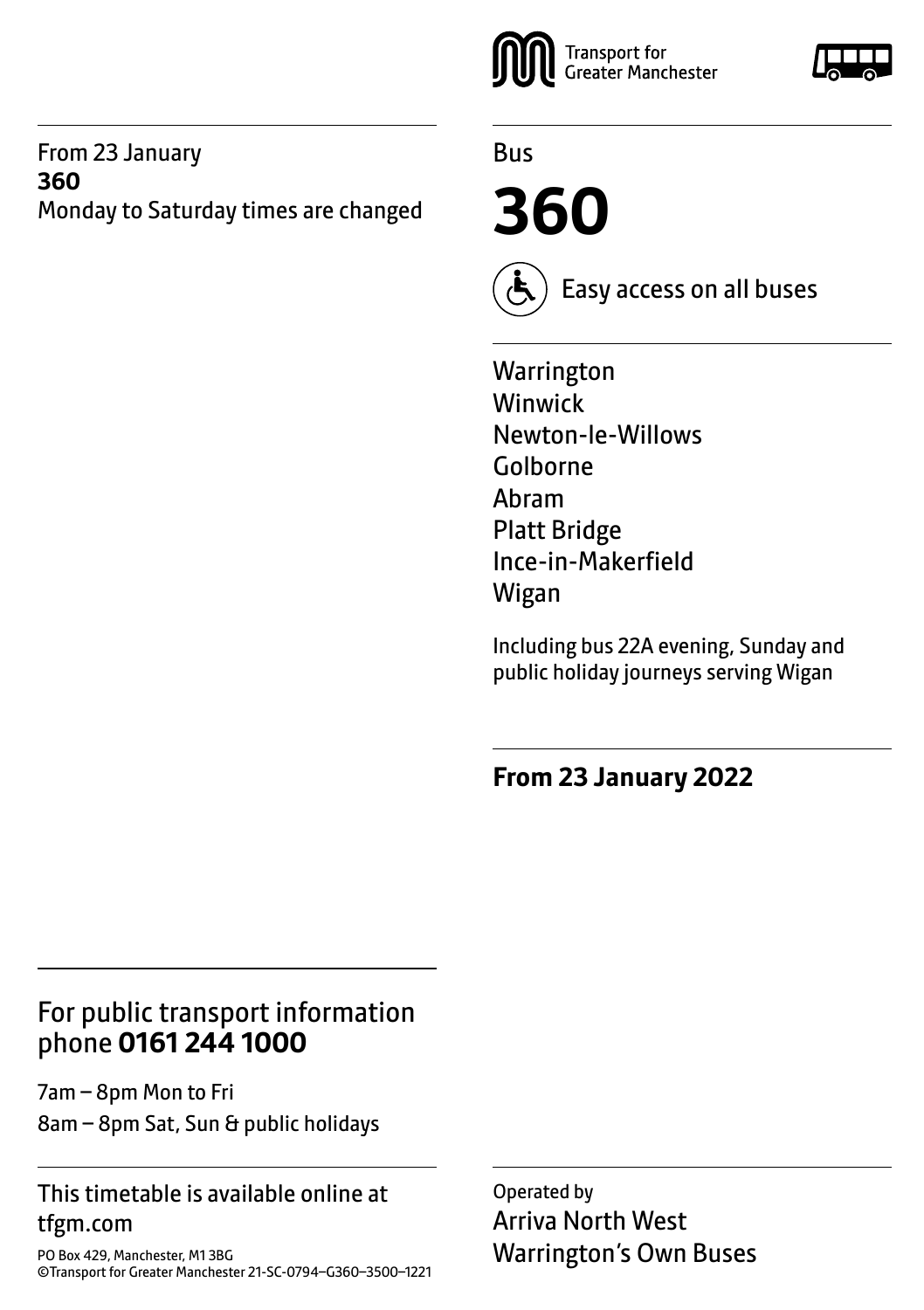# Additional information

# Alternative format

To ask for leaflets to be sent to you, or to request large print, Braille or recorded information phone 0161 244 1000 or visit tfgm.com

#### Easy access on buses



 Journeys run with low floor buses have no steps at the entrance, making getting on and off easier. Where shown, low floor buses have a ramp for access and a dedicated space for wheelchairs and pushchairs inside the bus. The bus operator will always try to provide easy access services where these services are scheduled to run.

# Using this timetable

Timetables show the direction of travel, bus numbers and the days of the week. Main stops on the route are listed on the left. Where no time is shown against a particular stop, the bus does not stop there on that journey. Check any letters which are shown in the timetable against the key at the bottom of the page.

# Where to find information about service changes

tfgm.com Bus station posters Leaflets from outlets.

# Tickets and information

Bus companies offer a range of tickets for use on their own buses. For travel on any service in the County, use System One tickets, including DaySaver. Travelshops provide tickets, information and journey planning advice on buses, trains and trams for work and pleasure.

# Using the 24 hour clock

Times are shown in four figures. The first two are the hour and the last two are the minutes.

0753 is 53 minutes past 7am 1953 is 53 minutes past 7pm



## Operator details

#### **Arriva North West**

73 Ormskirk Road Aintree Liverpool L9 5AE Telephone 0344 800 4411

#### **Warrington's Own Buses**

Wilderspool Causeway **Warrington** Cheshire WA4 6PT Telephone 01925 634296

### **Travelshops**

#### **Wigan Bus Station**

Mon to Fri 7am to 5.30pm Saturday 8.30am to 1.15pm and 2pm to 4pm Sunday\* Closed

\*Including public holidays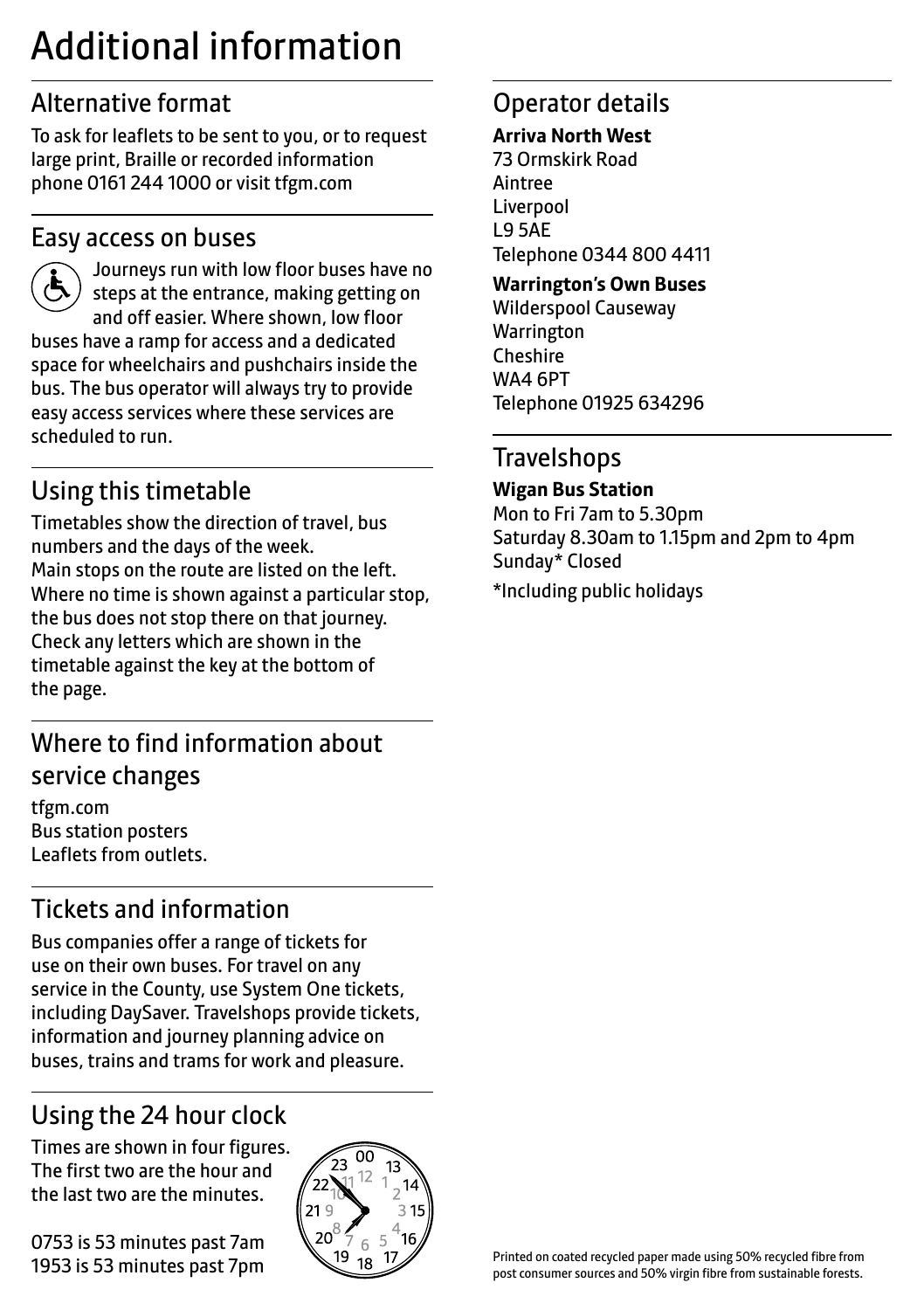# Warrington — Newton-le-Willows — Golborne — Platt Bridge — Wigan 360 Includes bus 22A evening journeys running to Wigan via Earlestown

### Mondays to Fridays

|                           | 360  | 360  | 360  | 360       | 360  | 360  | 360  | 360  | 360  | 360  | 360  | 360  | 360  | 360  | 360  | 360  | 360  | 360  | 360  |
|---------------------------|------|------|------|-----------|------|------|------|------|------|------|------|------|------|------|------|------|------|------|------|
| Warrington, Interchange   |      |      | 0631 | 0715      | 0755 | 0846 | 0925 | 1005 | 1045 | 1125 | 1205 | 1245 | 1325 | 1405 | 1445 | 1525 | 1606 | 1648 | 1731 |
| Winwick, St Oswald Church |      |      | 0642 | 0728      | 0808 | 0859 | 0937 | 1017 | 1057 | 1137 | 1217 | 1257 | 1337 | 1419 | 1459 | 1539 | 1620 | 1706 | 1746 |
| Newton, Train Station     |      |      |      | 0648 0733 | 0813 | 0904 | 0943 | 1023 | 1103 | 1143 | 1223 | 1303 | 1343 | 1424 | 1504 | 1546 | 1627 | 1715 | 1752 |
| Golborne, Bridge Street   | 0548 | 0628 | 0654 | 0740      | 0820 | 0910 | 0949 | 1029 | 1109 | 1149 | 1229 | 1309 | 1349 | 1430 | 1510 | 1553 | 1634 | 1724 | 1759 |
| Platt Bridge, Iceland     | 0558 | 0638 | 0706 | 0758      | 0835 | 0922 | 1001 | 1041 | 1121 | 1201 | 1241 | 1321 | 1401 | 1442 | 1526 | 1607 | 1648 | 1742 | 1810 |
| Wigan, Bus Station        | 0609 | 0649 | 0720 | 0815      | 0851 | 0936 | 1015 | 1055 | 1135 | 1215 | 1255 | 1335 | 1415 | 1456 | 1540 | 1624 | 1705 | 1753 | 1820 |
|                           |      | M    | M    | M         | M    |      |      |      |      |      |      |      |      |      |      |      |      |      |      |
|                           |      | a    | a    | a         | a    |      |      |      |      |      |      |      |      |      |      |      |      |      |      |
|                           | 360  | 22A  | 22A  | 22A       | 22A  |      |      |      |      |      |      |      |      |      |      |      |      |      |      |
|                           |      |      |      |           |      |      |      |      |      |      |      |      |      |      |      |      |      |      |      |
| Warrington, Interchange   | 1811 | 1931 | 2031 | 2131      | 2231 |      |      |      |      |      |      |      |      |      |      |      |      |      |      |
| Winwick, St Oswald Church | 1826 | 1944 | 2044 | 2144      | 2244 |      |      |      |      |      |      |      |      |      |      |      |      |      |      |
| Newton, Train Station     |      | 1949 | 2049 | 2149      | 2249 |      |      |      |      |      |      |      |      |      |      |      |      |      |      |
| Earlestown, Bus Station   |      | 1957 | 2057 | 2157      | 2257 |      |      |      |      |      |      |      |      |      |      |      |      |      |      |
| Newton, Train Station     | 1832 | 2004 | 2104 | 2204      | 2304 |      |      |      |      |      |      |      |      |      |      |      |      |      |      |
| Golborne, Bridge Street   | 1839 | 2009 | 2109 | 2209      | 2309 |      |      |      |      |      |      |      |      |      |      |      |      |      |      |
| Platt Bridge, Iceland     | 1850 | 2017 | 2117 | 2217      | 2317 |      |      |      |      |      |      |      |      |      |      |      |      |      |      |
| Wigan, Bus Station        | 1900 | 2026 | 2126 | 2226      | 2326 |      |      |      |      |      |      |      |      |      |      |      |      |      |      |

M – Journey provided with the financial support of Transport for Greater Manchester

a – Run by Warrington's Own Buses. All other journeys are run by Arriva North West

c – Starts from Golborne, Queen Anne 1 minute earlier

f – On Fridays runs via School Lane, Crompton Street and New Market Street to Wigan Bus Station with Warrington's Own Buses journeys arriving 2 minutes later at Wigan, Bus Station

W– All bus 22A and 360 journeys are run using easy access buses. See inside front cover of this leaflet for details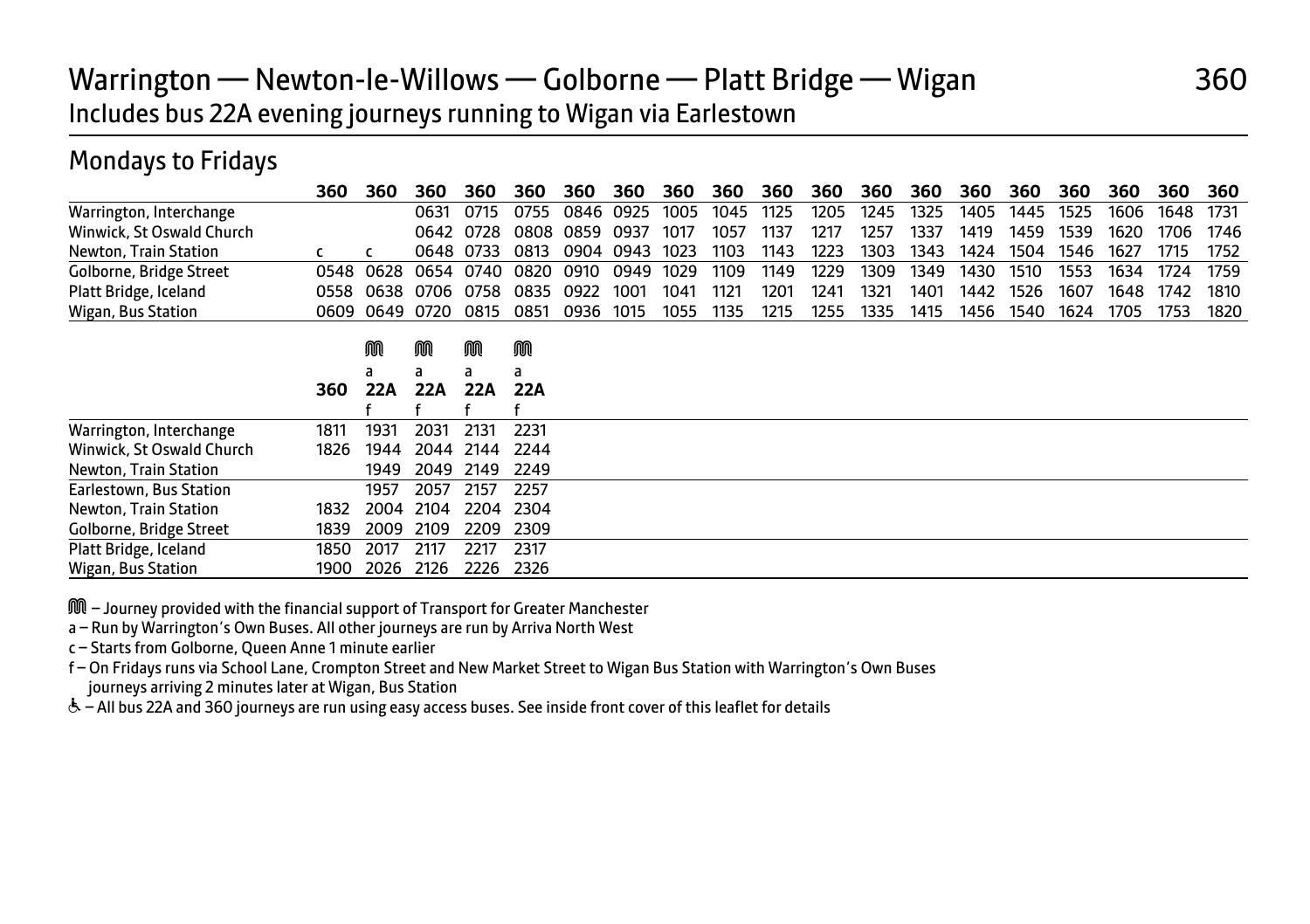# Warrington — Newton-le-Willows — Golborne — Platt Bridge — Wigan 360 Includes bus 22A evening, Sunday and public holiday journeys running to Wigan via Earlestown

### **Saturdays**

|                           |      |            |      |      |      |      |      |      |      |      |      |      |      |      |      |      |      |      | a    |
|---------------------------|------|------------|------|------|------|------|------|------|------|------|------|------|------|------|------|------|------|------|------|
|                           | 360  | 360        | 360  | 360  | 360  | 360  | 360  | 360  | 360  | 360  | 360  | 360  | 360  | 360  | 360  | 360  | 360  | 360  | 22A  |
|                           |      |            |      |      |      |      |      |      |      |      |      |      |      |      |      |      |      |      |      |
| Warrington, Interchange   |      |            | 0805 | 0845 | 0925 | 1005 | 1045 | 1125 | 1205 | 1245 | 1325 | 1405 | 1445 | 1525 | 1605 | 1645 | 1725 | 1805 | 1931 |
| Winwick, St Oswald Church |      |            | 0816 | 0856 | 0936 | 1016 | 1056 | 1136 | 1216 | 1256 | 1336 | 1416 | 1456 | 1536 | 1616 | 1656 | 1736 | 1816 | 1944 |
| Newton, Train Station     |      |            |      |      |      |      |      |      |      |      |      |      |      |      |      |      |      |      | 1949 |
| Earlestown, Bus Station   |      |            |      |      |      |      |      |      |      |      |      |      |      |      |      |      |      |      | 1957 |
| Newton, Train Station     |      |            | 0822 | 0902 | 0942 | 1022 | 1102 | 1142 | 1222 | 1302 | 1342 | 1422 | 1502 | 1542 | 1622 | 1702 | 1742 | 1822 | 2004 |
| Golborne, Bridge Street   | 0712 | 0752       | 0828 | 0908 | 0948 | 1028 | 1108 | 1148 | 1228 | 1308 | 1348 | 1428 | 1508 | 1548 | 1628 | 1708 | 1748 | 1828 | 2009 |
| Platt Bridge, Iceland     | 0722 | 0802       | 0840 | 0920 | 1000 | 1040 | 1120 | 1200 | 1240 | 1320 | 1400 | 1440 | 1520 | 1600 | 1640 | 1720 | 1800 | 1840 | 2017 |
| Wigan, Bus Station        | 0733 | 0813       | 0853 | 0933 | 1013 | 1053 | 1133 | 1213 | 1253 | 1333 | 1413 | 1453 | 1533 | 1612 | 1652 | 1732 | 1812 | 1852 | 2028 |
|                           |      |            |      |      |      |      |      |      |      |      |      |      |      |      |      |      |      |      |      |
|                           | M    | M          | M    |      |      |      |      |      |      |      |      |      |      |      |      |      |      |      |      |
|                           | a    | a          | a    |      |      |      |      |      |      |      |      |      |      |      |      |      |      |      |      |
|                           | 22A  | <b>22A</b> | 22A  |      |      |      |      |      |      |      |      |      |      |      |      |      |      |      |      |
|                           | g    |            | g    |      |      |      |      |      |      |      |      |      |      |      |      |      |      |      |      |
| Warrington, Interchange   | 2031 | 2131       | 2231 |      |      |      |      |      |      |      |      |      |      |      |      |      |      |      |      |
| Winwick, St Oswald Church |      | 2044 2143  | 2243 |      |      |      |      |      |      |      |      |      |      |      |      |      |      |      |      |
| Newton, Train Station     | 2049 | 2148       | 2248 |      |      |      |      |      |      |      |      |      |      |      |      |      |      |      |      |
| Earlestown, Bus Station   | 2057 | 2157       | 2257 |      |      |      |      |      |      |      |      |      |      |      |      |      |      |      |      |
| Newton, Train Station     | 2104 | 2204       | 2304 |      |      |      |      |      |      |      |      |      |      |      |      |      |      |      |      |
| Golborne, Bridge Street   | 2109 | 2209       | 2309 |      |      |      |      |      |      |      |      |      |      |      |      |      |      |      |      |
| Platt Bridge, Iceland     | 2117 | 2217       | 2317 |      |      |      |      |      |      |      |      |      |      |      |      |      |      |      |      |
| Wigan, Bus Station        | 2128 | 2228       | 2328 |      |      |      |      |      |      |      |      |      |      |      |      |      |      |      |      |

**Manufacturers** in the contract of the contract of the contract of the contract of the contract of the contract of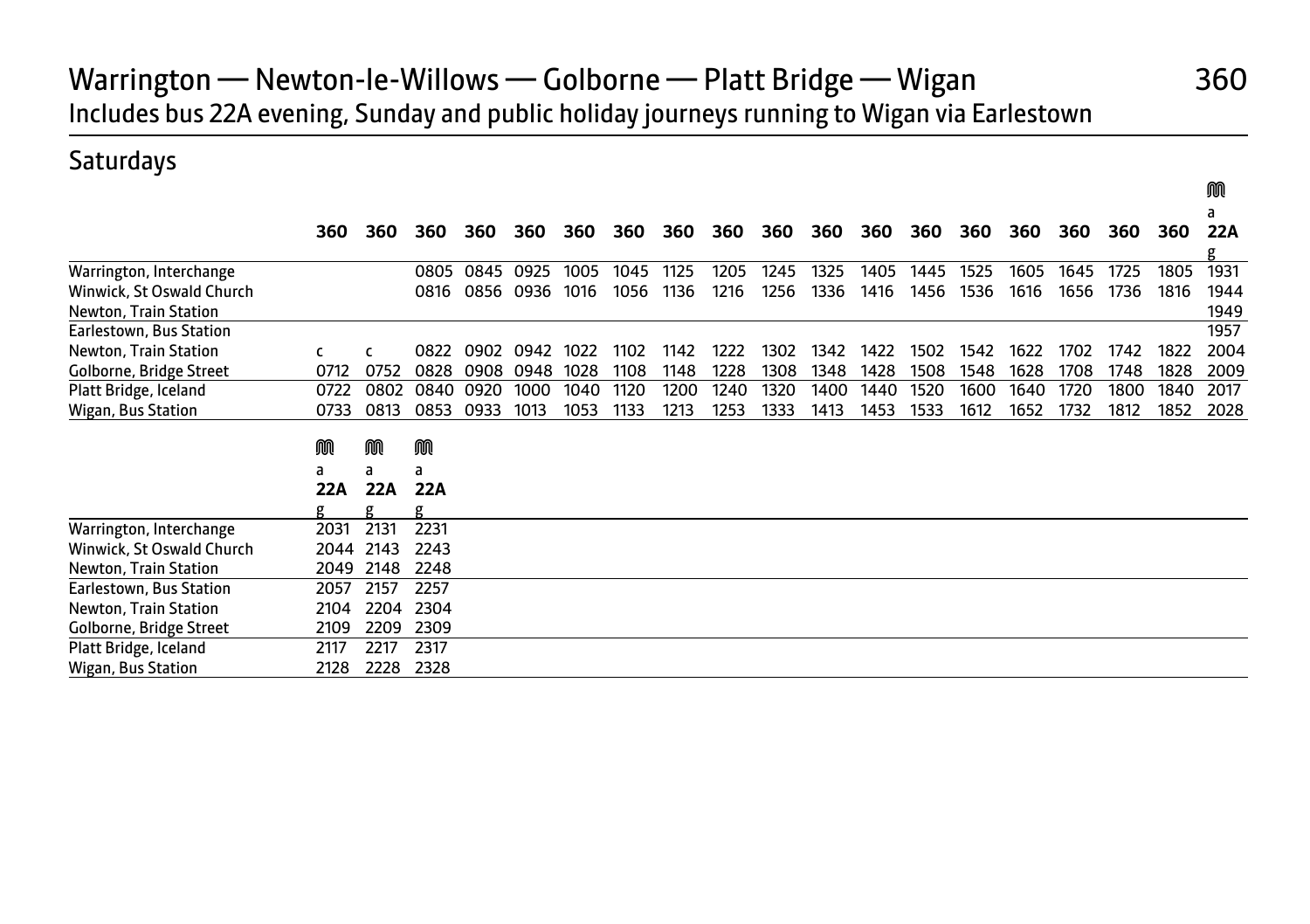#### Sundays and public holidays (except Christmas and New Year period)

|                           | M    |            | M    | M    | M         | M    |
|---------------------------|------|------------|------|------|-----------|------|
|                           | a    |            | a    | a    | a         | a    |
|                           | 22A  |            | 22A  | 22A  | 22A 22A   |      |
| Warrington, Interchange   | 1116 |            | 1716 |      |           |      |
| Winwick, St Oswald Church | 1128 |            | 1728 |      |           |      |
| Newton, Train Station     | 1132 | and        | 1732 |      |           |      |
| Earlestown, Bus Station   | 1143 | every 1743 |      |      |           |      |
| Newton, Train Station     | 1152 | hour       | 1752 | 1852 | 1952      | 2052 |
| Golborne, Bridge Street   | 1157 | until      | 1757 | 1857 | 1957      | 2057 |
| Platt Bridge, Iceland     | 1205 |            | 1805 | 1905 | 2005 2105 |      |
| Wigan, Bus Station        | 1214 |            | 1814 | 1914 | 2014 2114 |      |

Bus 360 does not run on Sundays or public holidays

For details of buses during the Christmas and New Year period, please phone 0161 244 1000

M – Journey provided with the financial support of Transport for Greater Manchester

a – Run by Warrington's Own Buses. All other journeys are run by Arriva North West

c – Starts from Golborne, Queen Anne 1 minute earlier

g – Runs via School Lane, Crompton Street and New Market Street to Wigan Bus Station

W– All bus 22A and 360 journeys are run using easy access buses. See inside front cover of this leaflet for details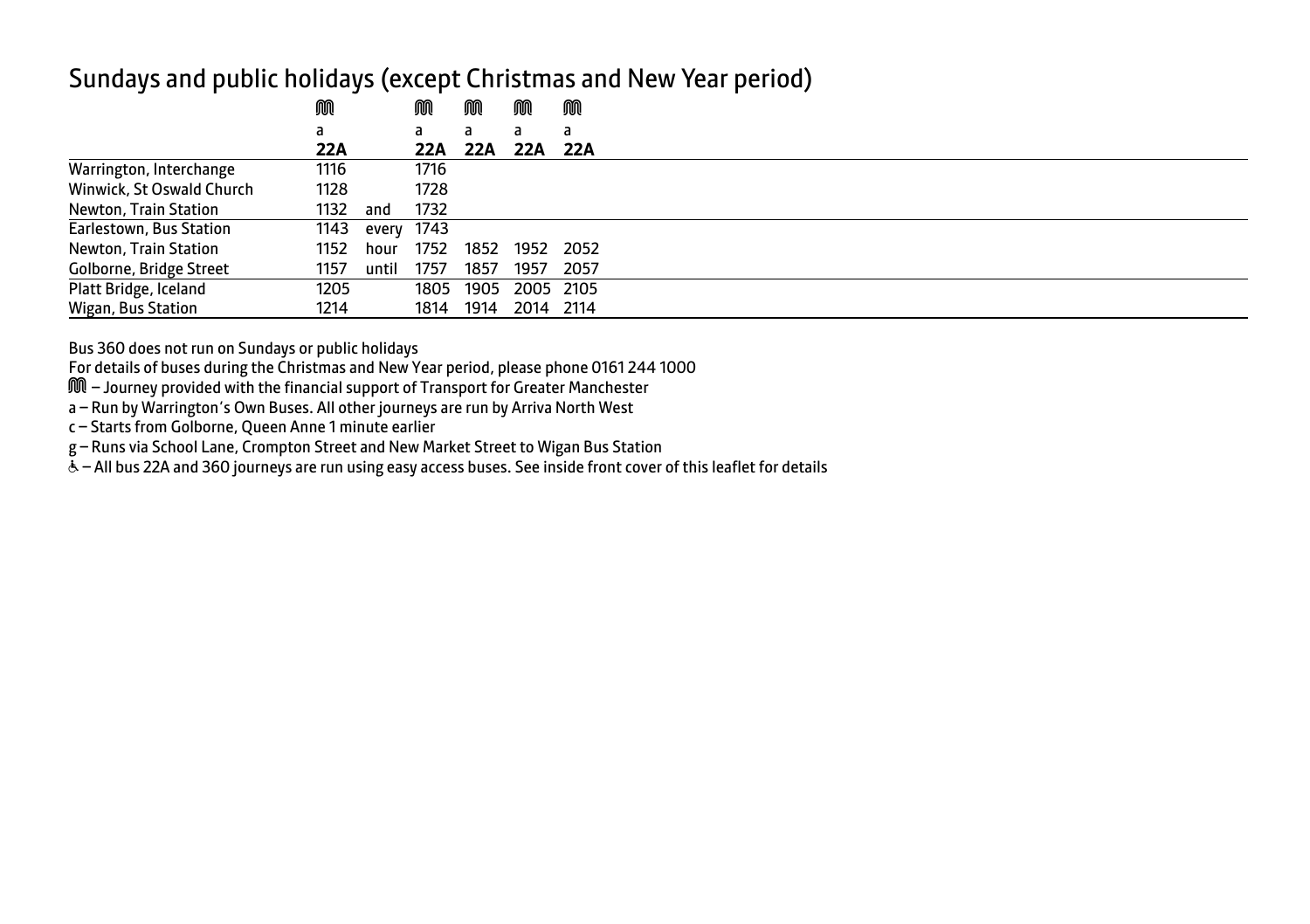

Transport for Greater Manchester uses reasonable endeavours to check the accuracy of information published and to publish changes to information in a timely manner. In no event will Transport for Greater Manchester be liable for any loss that may arise from this information being inaccurate.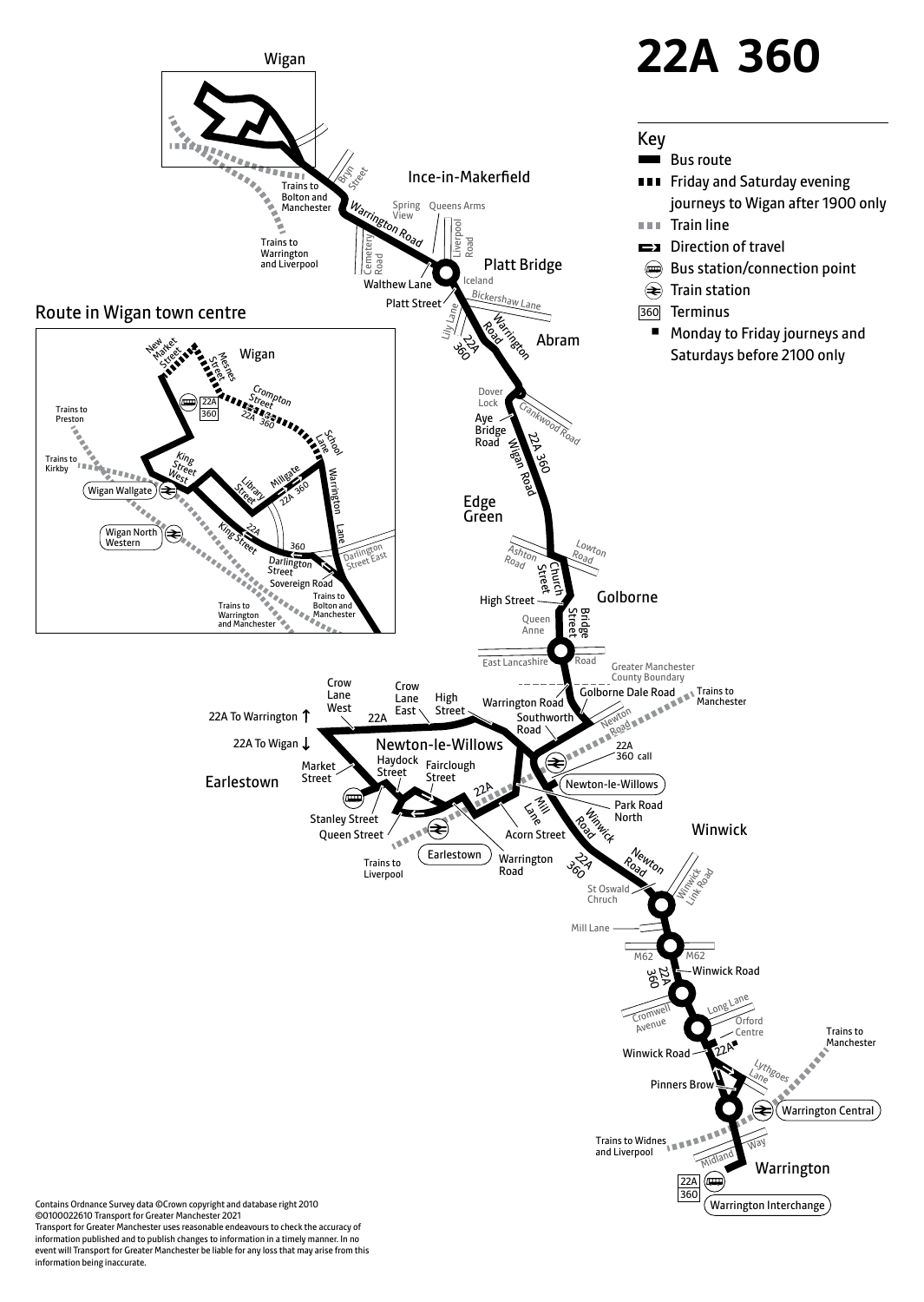# Wigan — Platt Bridge — Golborne — Newton-le-Willows — Warrington 360 Includes bus 22A evening journeys running from Wigan via Earlestown

## Mondays to Fridays

|                              | 360  | 360  | 360  | 360  | 360       | 360  | 360  | 360  | 360  | 360  | 360  | 360  | 360  | 360  | 360  | 360  | 360  | 360  | 360  |
|------------------------------|------|------|------|------|-----------|------|------|------|------|------|------|------|------|------|------|------|------|------|------|
| Wigan, Bus Station           |      | 0615 | 0654 | 0729 | 0821      | 0901 | 0941 | 1021 | 1101 | 1141 | 1221 | 1301 | 1341 | 1423 | 1504 | 1545 | 1630 | 1712 | 1757 |
| Platt Bridge, Iceland        |      | 0626 | 0705 | 0743 | 0835      | 0914 | 0954 | 1034 | 1114 | 1154 | 1234 | 1314 | 1354 | 1436 | 1517 | 1600 | 1647 | 1729 | 1814 |
| Golborne, Bridge Street      | 0600 | 0637 | 0716 |      | 0803b0855 | 0926 | 1006 | 1046 | 1126 | 1206 | 1246 | 1326 | 1406 | 1448 | 1529 | 1613 | 1701 | 1743 | 1828 |
| <b>Newton, Train Station</b> | 0606 | 0647 | 0726 | 0813 | 0905      | 0934 | 1014 | 1054 | 1134 | 1214 | 1254 | 1334 | 1414 | 1456 | 1537 | 1621 | 1710 | 1752 | 1837 |
| Hulme, Mill Lane             | 0613 | 0656 | 0735 | 0823 | 0915      | 0942 | 1022 | 1102 | 1142 | 1222 | 1302 | 1342 | 1422 | 1504 | 1545 | 1629 | 1718 | 1800 | 1845 |
| Warrington, Interchange      | 0620 | 0707 | 0746 | 0834 | 0926      | 0953 | 1033 | 1113 | 1153 | 1233 | 1313 | 1353 | 1433 | 1515 | 1556 | 1640 | 1729 | 1811 | 1856 |
|                              |      |      | M    | M    | M         | M    |      |      |      |      |      |      |      |      |      |      |      |      |      |
|                              |      |      | a    |      | a         | а    |      |      |      |      |      |      |      |      |      |      |      |      |      |
|                              | 360  | 360  | 22A  | 22A  | 22A       | 22A  |      |      |      |      |      |      |      |      |      |      |      |      |      |
| Wigan, Bus Station           | 1827 | 1907 | 2032 | 2132 | 2232      | 2332 |      |      |      |      |      |      |      |      |      |      |      |      |      |
| Platt Bridge, Iceland        | 1839 | 1919 | 2043 | 2143 | 2243      | 2343 |      |      |      |      |      |      |      |      |      |      |      |      |      |
| Golborne, Bridge Street      | 1849 | 1929 | 2051 | 2151 | 2251      | 2351 |      |      |      |      |      |      |      |      |      |      |      |      |      |
| Newton, Train Station        | 1857 | 1936 | 2057 | 2157 | 2257      | 2357 |      |      |      |      |      |      |      |      |      |      |      |      |      |
| Earlestown, Bus Station      |      |      | 2104 | 2204 | 2304      |      |      |      |      |      |      |      |      |      |      |      |      |      |      |
| <b>Newton, Train Station</b> |      |      | 2111 | 2211 | 2311      |      |      |      |      |      |      |      |      |      |      |      |      |      |      |
| Hulme, Mill Lane             | 1904 |      | 2117 | 2217 | 2317      |      |      |      |      |      |      |      |      |      |      |      |      |      |      |
| Warrington, Interchange      | 1913 |      | 2129 | 2229 | 2329      |      |      |      |      |      |      |      |      |      |      |      |      |      |      |

#### **Saturdays**

|                         | 360  | 360.                     | 360            | 360  | 360  | 360  | 360  |      |           |      | 360 360 360 360 360 360  |           |      | 360  | 360  | 360  | 360       | 360 360        |      |
|-------------------------|------|--------------------------|----------------|------|------|------|------|------|-----------|------|--------------------------|-----------|------|------|------|------|-----------|----------------|------|
| Wigan, Bus Station      |      | 0741                     | 0821           | 0901 | 0941 | 1021 | 1101 | 1141 | 1221      | 1301 | 1341                     | 1421      | 1501 | 1541 | 1621 | 1701 | 1741      | 1821           | 1901 |
| Platt Bridge, Iceland   |      |                          | 0753 0833 0913 |      | 0953 | 1033 | 1113 | 1153 | 1233      | 1313 | 1353                     | 1433      | 1513 | 1553 | 1633 | 1713 | 1753      | 1832 1913      |      |
| Golborne, Bridge Street | 0725 | 0804 0844 0924           |                |      | 1004 | 1044 | 1124 | 1204 | 1244 1324 |      | 1404                     | 1444 1524 |      | 1604 | 1644 | 1724 |           | 1804 1841 1922 |      |
| Newton, Train Station   | 0731 | 0812 0852 0932 1012      |                |      |      | 1052 | 1132 | 1212 |           |      | 1252 1332 1412 1452 1532 |           |      | 1612 | 1652 | 1732 | 1812      | 1849 1926      |      |
| Hulme, Mill Lane        | 0739 | 0819 0859 0939           |                |      | 1019 | 1059 | 1139 | 1219 | 1259      | 1339 | 1419                     | 1459      | 1539 | 1619 | 1659 | 1739 | 1819      | 1856           |      |
| Warrington, Interchange |      | 0748 0829 0909 0949 1029 |                |      |      | 1109 | 1149 | 1229 |           |      | 1309 1349 1429 1509 1549 |           |      | 1629 | 1709 | 1749 | 1829 1905 |                |      |